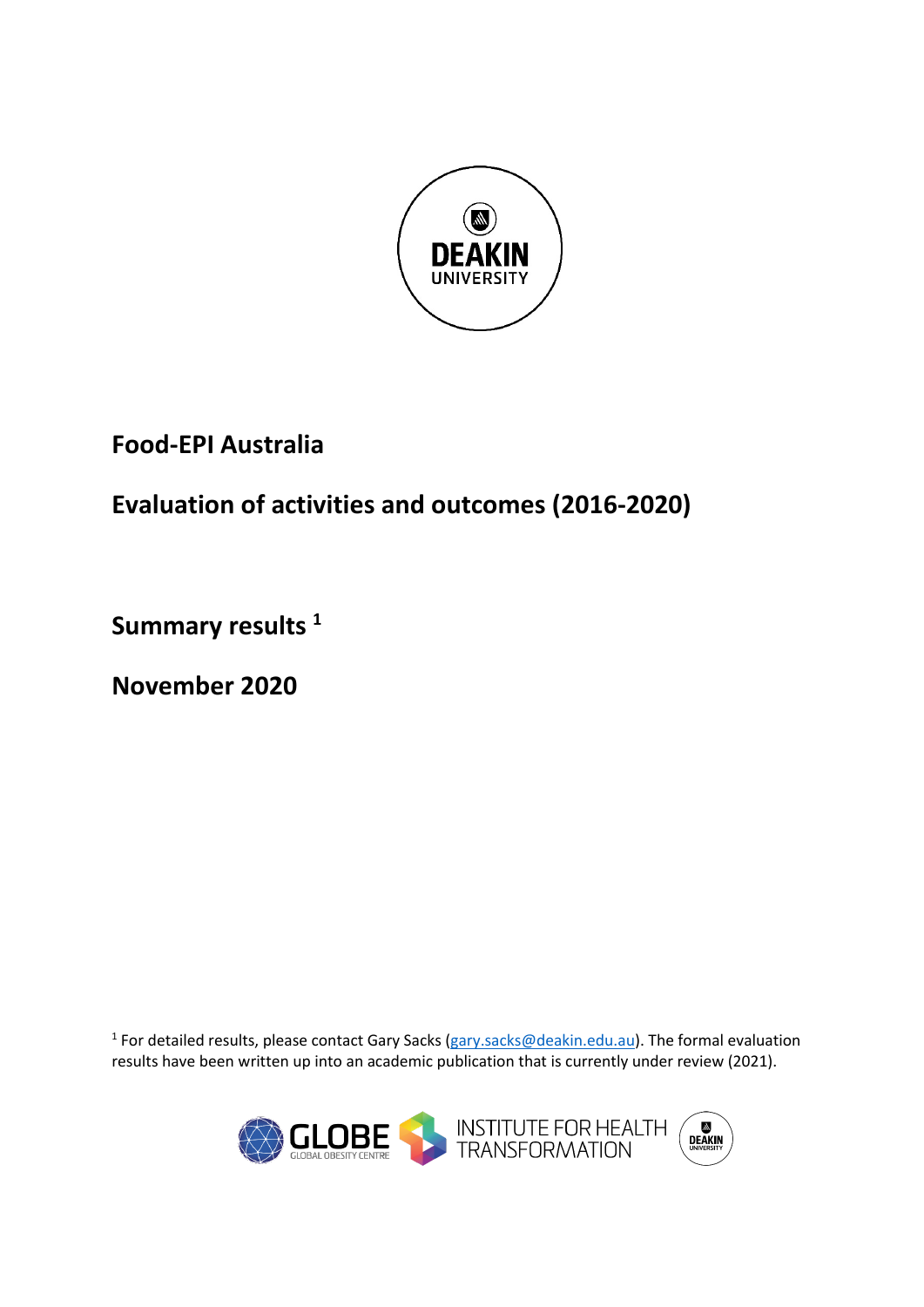

## **Aim of the evaluation**

- We undertook an evaluation of the Food-EPI Australia initiative to understand to what extent, and how, it has achieved its intended purpose of contributing to policy change to improve the healthiness of food environments in Australia.
- Specifically, the Food-EPI Australia initiative (2016-2020) was evaluated in terms of the way that the outputs from the initiative have been utilized, the extent to which the initiative was contributing to policy change, and to understand ways in which to strengthen and improve the initiative to increase its utilization and impact.

### **Methods**

Evaluation of the Food-EPI Australia initiative included an assessment of both the short and medium-term impact (one to three years) of the initiative. As depicted in Figure 1, data collected as part of the evaluation included:

1. A survey conducted in March 2017 with non-government stakeholders (n=53, 52% response rate) who attended the 2016 Food-EPI Australia assessment workshops. The survey questions focused on the impact of Food-EPI Australia on participant knowledge and collaborations.

2. A follow-up survey conducted in May 2020 with non-government stakeholders (n=34, 36% response rate) who attended the 2016 Food-EPI Australia assessment workshops. The survey questions focused on the way the Food-EPI Australia reports had been used, and the impact of the initiative on participant knowledge, collaborations and advocacy efforts.

3. In-depth semi-structured interviews conducted in May-June 2020 with key government and non-government stakeholders (n=20) who had been involved in the Food-EPI Australia initiative. Interview participants were asked to reflect on the ways the Food-EPI Australia initiative had been utilized, the impact of the initiative, and their suggestions on ways in which to strengthen and improve the initiative.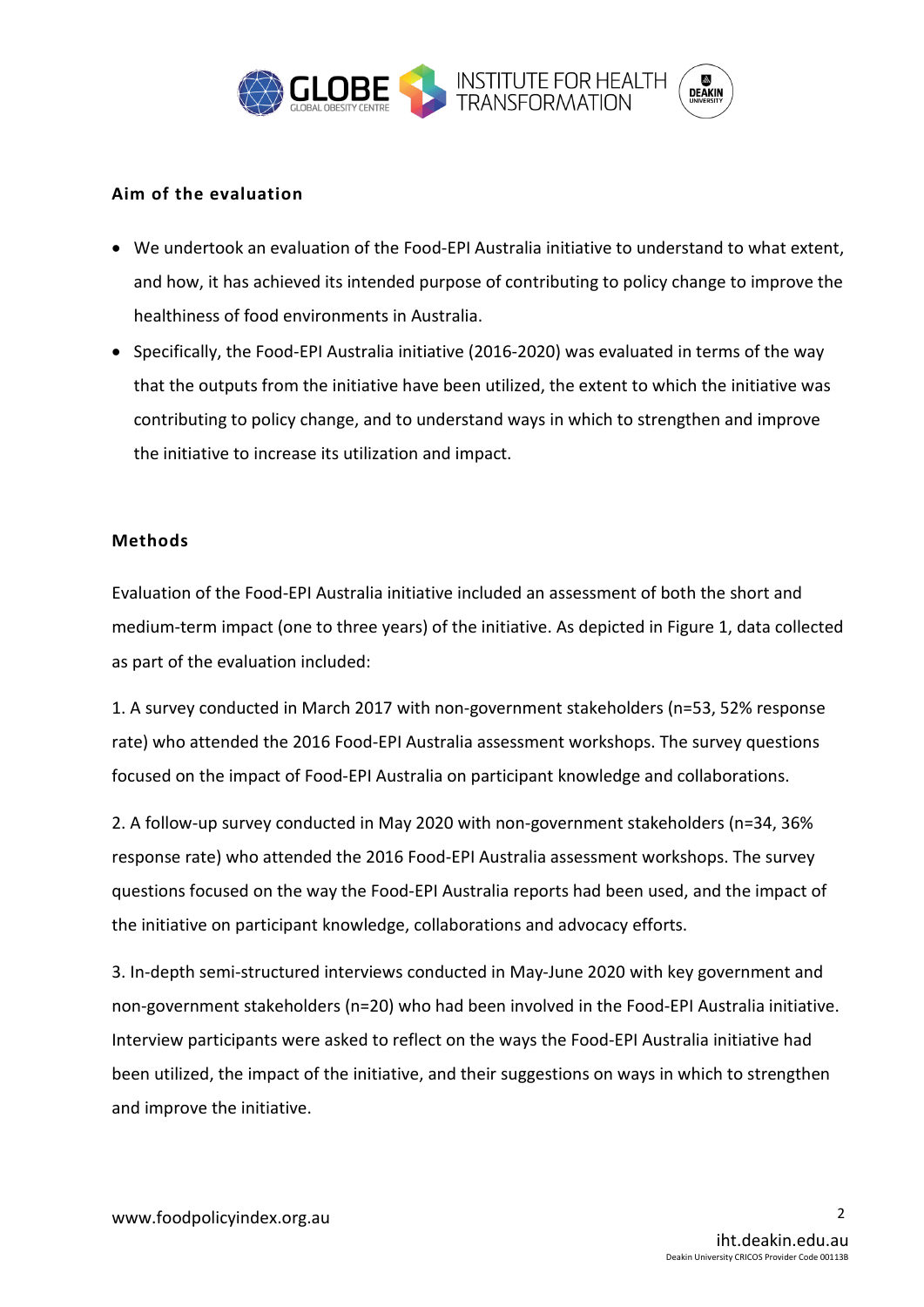

#### **Food-EPI Australia initiative**



*Figure 1: Food-EPI Australia timeline of data collection, reporting and evaluation activities (2016- 2020)*

## **Key evaluation findings**

#### **Engagement and awareness**

- There was wide-spread engagement with the Food-EPI Australia initiative within government, with all nine eligible governments nominating a representative to support the initiative and actively contributing to data collection and knowledge exchange processes.
- There was also a high level of engagement among non-government stakeholders. In total, 101 public health experts from 53 organisations contributed to the assessments.
- The awareness of the Food-EPI Australia initiative was also high, with a broad awareness of the Food-EPI Australia reports cited from government and non-government participants.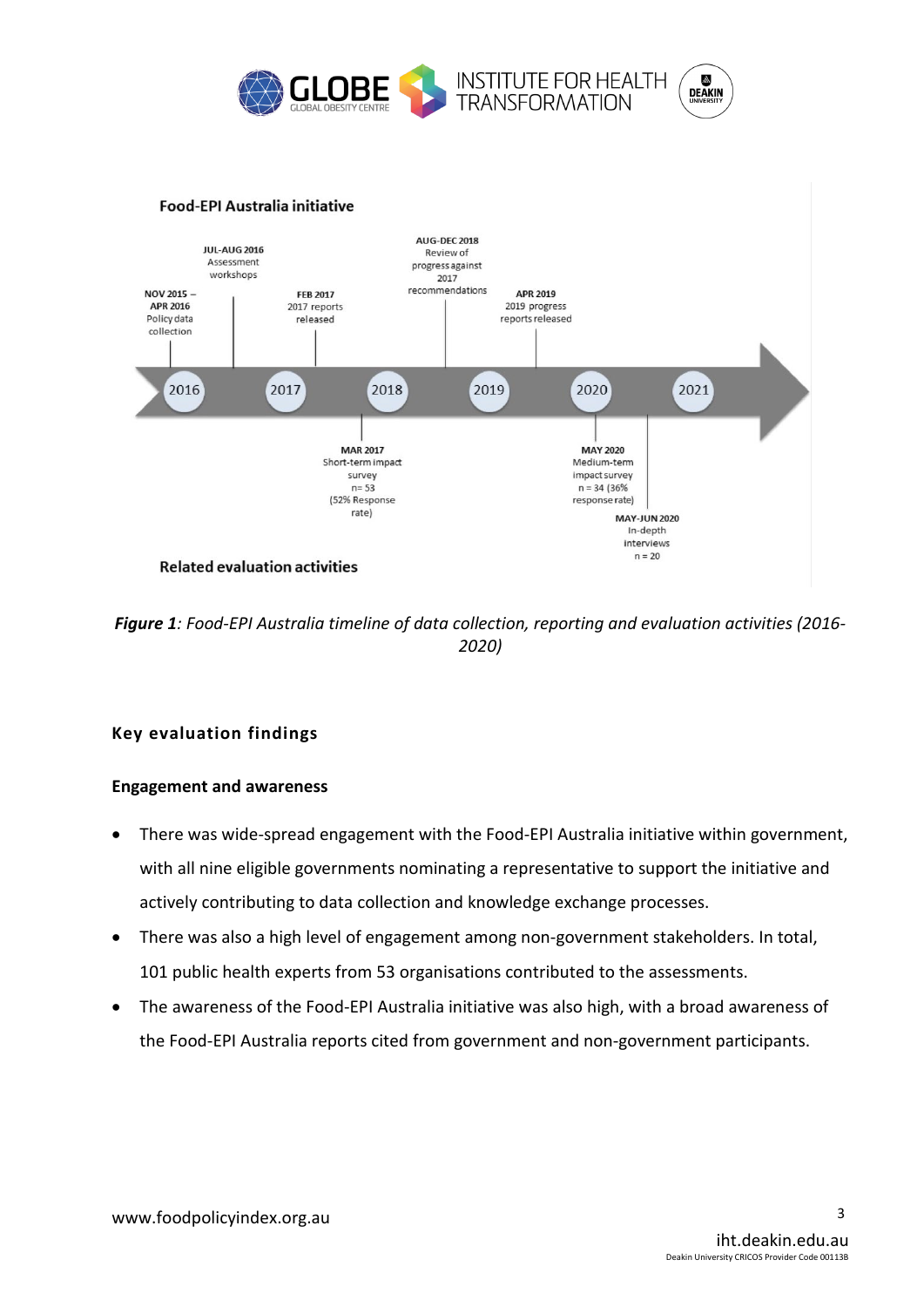

## **Knowledge**

- The evaluation results suggest that Food-EPI Australia was widely utilised by both government and non-government stakeholders as a knowledge product and to facilitate policy learning (Figures 2 and 3).
- Government interview participants noted that Food-EPI Australia helped demonstrate the complexity and breadth of policy areas related to food environments. They universally identified that Food-EPI Australia had increased understanding amongst policymakers of:
	- o the suite of recommended policy options
	- o the evidence to inform their prioritization
	- o international and national good practice in each area.
- Participants valued the simple scorecard approach which was noted as a useful tool to helping to communicate the information succinctly and clearly.
- The majority of survey participants at both time points (2017 and 2020) agreed that Food-EPI Australia had increased their understanding of best practice to create healthier food environments; of relevant policies in their state or territory and at the federal/national level; and of policy action among Australian governments.
- Food-EPI Australia was acknowledged as one of many sources of practical evidence that could be utilised by government and stakeholders to help build a strong evidence base to inform policy processes.

## **Collaborations and partnerships**

- The Food-EPI Australia processes facilitated collaboration across stakeholders with survey respondents indicating that they had formed or strengthened existing connections through the assessment process.
- Interview participants from government indicated that connections and collaborations made through participation in the Food-EPI Australia process were helpful when planning whole-ofgovernment initiatives and for responding to relevant policy issues.

4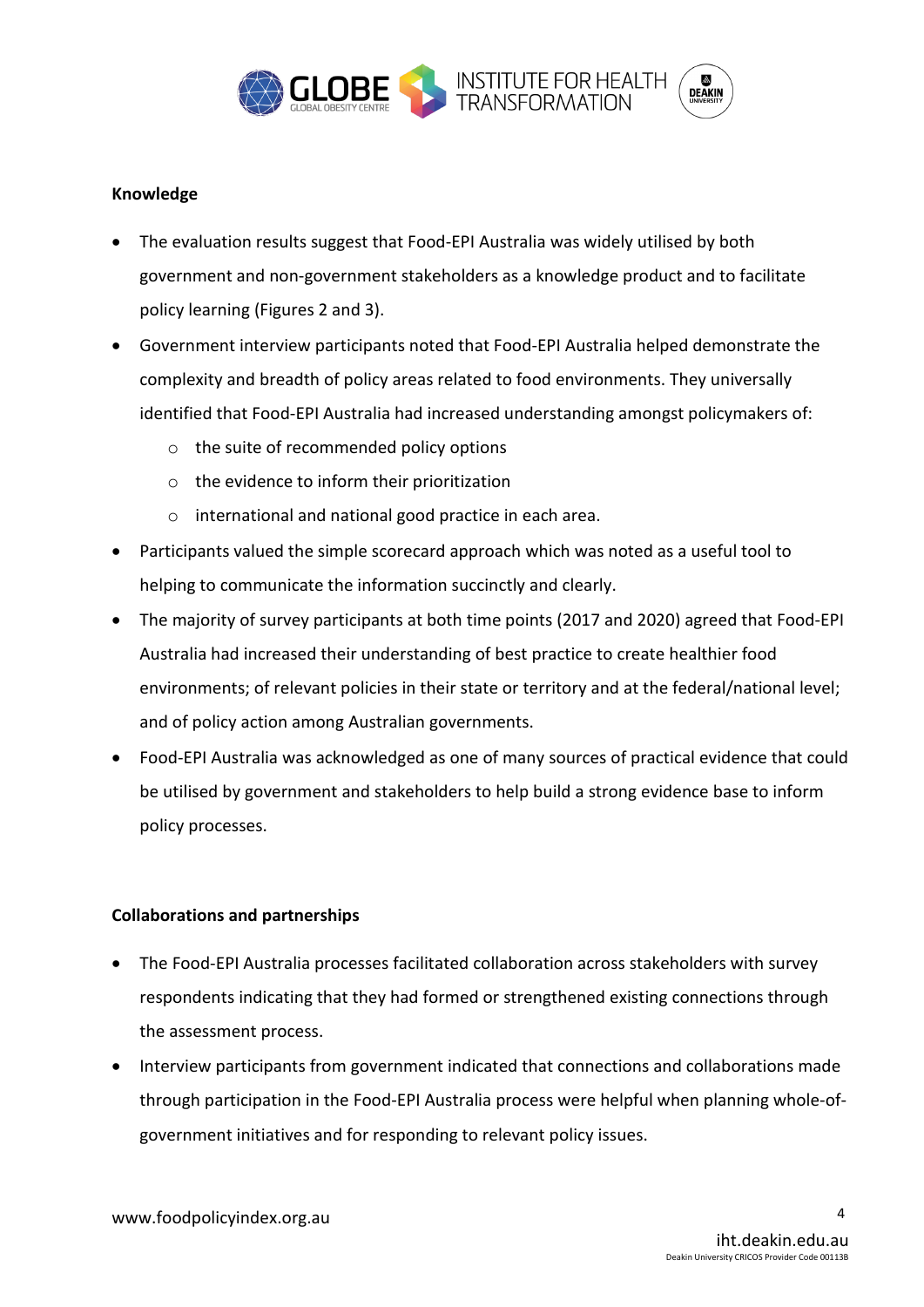



**Figure 2**: Perspectives of non-government Food-EPI Australia participants on the personal impact of the initiative in **March 2017** (n = 53)



**Figure 3**: Perspectives of non-government Food-EPI Australia participants on the impact of the initiative in **May 2020** (n = 34)

5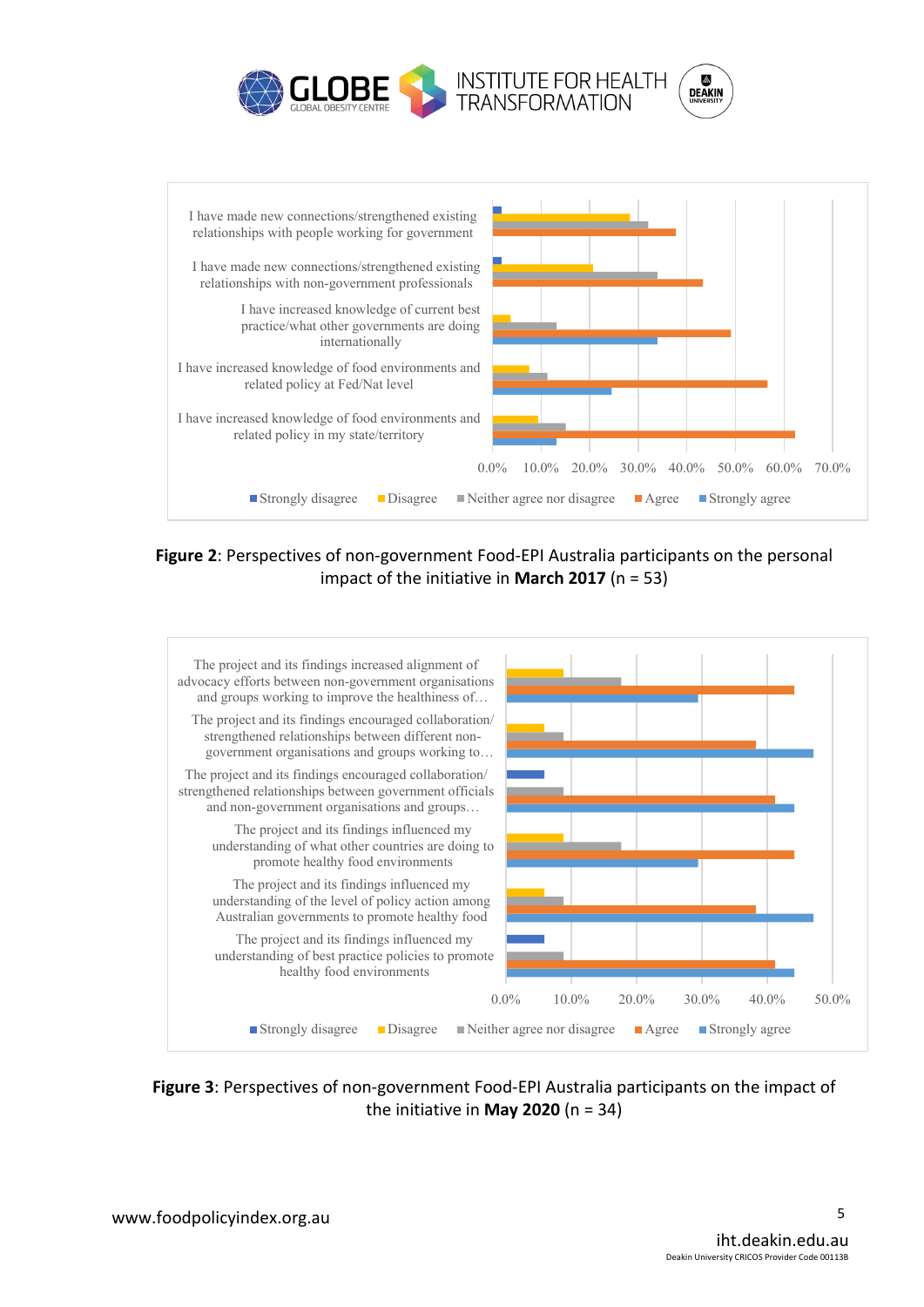

## **Contribution to policy change**

Policymakers indicated that Food-EPI Australia has been utilised to contribute to specific policy change and provide valuable support in the continuation of policy. For example, one policymaker described the use of information to justify the need for additional public health nutrition resources.

*"I drew [a senior decision-maker's] attention to [the Food-EPI results] when I was advocating to get more public health nutrition positions within our branch." (G*overnment stakeholder)

Food-EPI Australia was described by interview participants as an authoritative reference to identify policy gaps and to take stock of government progress and could be used to help substantiate the merits of particular policy decisions.

*"Policy is informed by a range of different things including stakeholder views and a whole stack of evidence, and this is one of the evidence tools, which was very useful because it was a practical evidence tool, used to inform policy."* (Government stakeholder)

Non-government stakeholders described Food-EPI Australia as a particularly helpful tool to help support advocacy efforts and to keep governments accountable for policy progress; particularly with the reports making it is easy to compare the policy rating and progress of one jurisdiction to another.

*"I think being able to compare state jurisdictions was definitely the most important part [of Food-EPI Australia]. And that way of being able to show the stronger states and the weaker states was its most important contribution."* 

*(*Non-government interview participant)